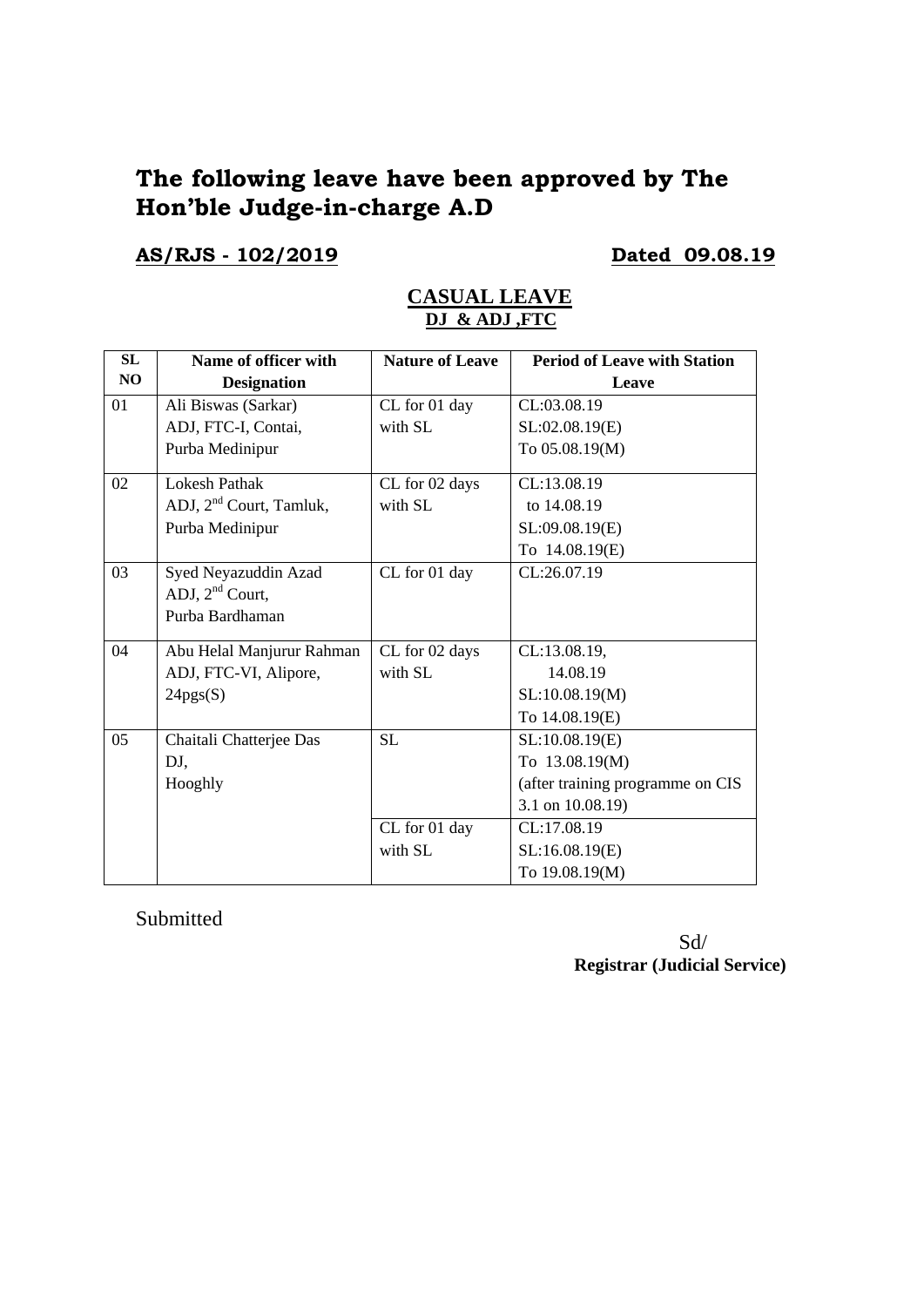### **The following leave have been approved by the Hon'ble Judge-in-Charge A.D.**

## **AS/RJS- 98 /2019 Dated : 09.08.2019**

## **DJ/ADJ**

| <b>SL</b><br>NO. | Name of officer<br>with Designation                                                 | <b>Nature of</b><br>Leave          | <b>Period of Leave with</b><br><b>Station Leave</b>                                                                                           |
|------------------|-------------------------------------------------------------------------------------|------------------------------------|-----------------------------------------------------------------------------------------------------------------------------------------------|
| 01.              | Sri Ramesh Kumar<br>Pradhan, ADJ, $2nd$<br>Court, Purulia                           |                                    | Cancellation of prayer of Earned Leave for 04<br>days from 31.07.2019 to 03.08.2019 which was<br>approved by this Hon'ble court on 05.08.2019 |
| 02.              | Sri Sandip<br>Choudhury<br>ADJ, 1 <sup>st</sup> Court,<br>Katwa, Purba<br>Bardhaman | <b>Earned Leave</b><br>for 04 days | From 17.07.2019 to<br>20.07.02019<br>Suffixing: 21.07.2019                                                                                    |

## **ACJM**

| SL             | Name of officer                           | <b>Nature of</b>                 | <b>Period of Leave with</b>   |
|----------------|-------------------------------------------|----------------------------------|-------------------------------|
| N <sub>O</sub> | with Designation                          | Leave                            | <b>Station Leave</b>          |
| 03.            | Smt. Barnali<br>Dasgupta, CJM,<br>Hooghly | Commuted<br>leave for 07<br>days | From 23.07.2019 to 29.07.2019 |

# **CJ(JD)**

| <b>SL</b> | Name of officer with                                                              | Nature of                          | <b>Period of Leave with Station</b>                                                                 |
|-----------|-----------------------------------------------------------------------------------|------------------------------------|-----------------------------------------------------------------------------------------------------|
| NO.       | <b>Designation</b>                                                                | Leave                              | Leave                                                                                               |
| 04.       | Smt. Madhurima<br>Goswami<br>$CJ(JD)$ , $2nd$ Court,<br>Katwa, Purba<br>Bardhaman | <b>Earned Leave</b><br>for 04 days | From 19.08.2019 to<br>22.08.2019<br>Prefixing: 18.08.2019<br>Suffixing: 23.08.2019 to<br>25.08.2019 |